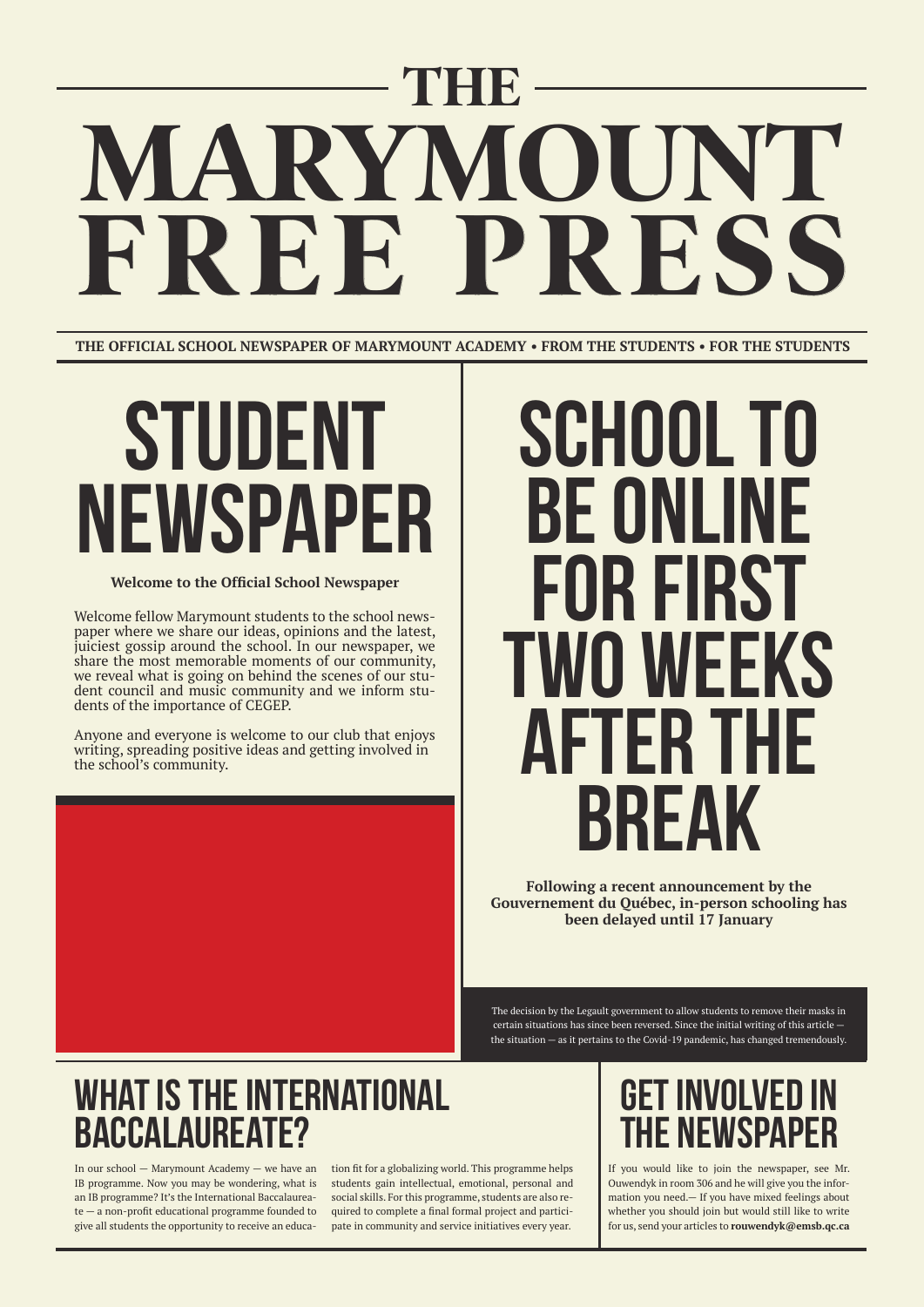## **MARYMOUNT FREE PRESS** PAGE NUMBER 2

**-THE STUDENT NEWSPAPER-**

# **MASK MANDATE IN SCHOOLS**

On 15 November, the Legault government lifted the mask mandate in secondary schools.

While masks are still compulsory in 'common areas' and the majority of secondary school students have been vaccinated — some have criticised the decision; claiming we are on the heels of another wave of the pandemic.

Likewise, as European countries re-enter lockdown — two years into a pandemic that has taken so many lives and has changed exponentially more — we analysed the perspectives of the Marymount community.

Those interviewed presented a variety of viewpoints but most agreed that they prefer to wear their masks and that others should do the same.

The majority of people said they do not feel unsafe. They did not say it's because they don't believe masks are necessary. Instead, they ascribed their sense of security due to the fact that the majority of their classmates have chosen to continue wearing face masks despite the Québec government's decision.

Many further stated that they felt safe because the majority of adolescents (some 65% at the time of the interviews) had gotten two doses of the Covid-19 vaccination at the time. "A lot of people don't take off their masks anyway, I also feel a little safer because I am double-vaxxed. So I guess there's a little more protection there, a lot of people also still wear their masks".

Interviewees, who will remain anonymous, said they would not "feel safe until almost everyone is vaccinated". Although everyone we spoke to agreed on some of these rudimentary elements, the responses we received were not uniform. A sizable contingent of interviewees believed that the decision to allow students to remove their masks in class wasn't too early.



For instance, one interviewee thought the decision was not premature since "I know that most people are vaccinated so the people that aren't vaccinated they're just putting their lives at risk". Others felt it sufficient to be able to choose to wear a mask wherever they wished and choose who they surround themselves with.

Minister of Health and Social Services, Christian Dubé

**Masks were once again required at all times in classes after an outbreak amongst students had occured. Due to the Omicron variant's incredibly fast-spreading nature, the Gouvernement du Québec announced that the winter break would start one day earlier than initially planned and that following the break, classes would resume remotely before returning to in-person learning with masks required at all times.**

**ALI AND AMIR, BADR-ELDEEN** End of November

### **Update: Covid-19 Situation in Schools**

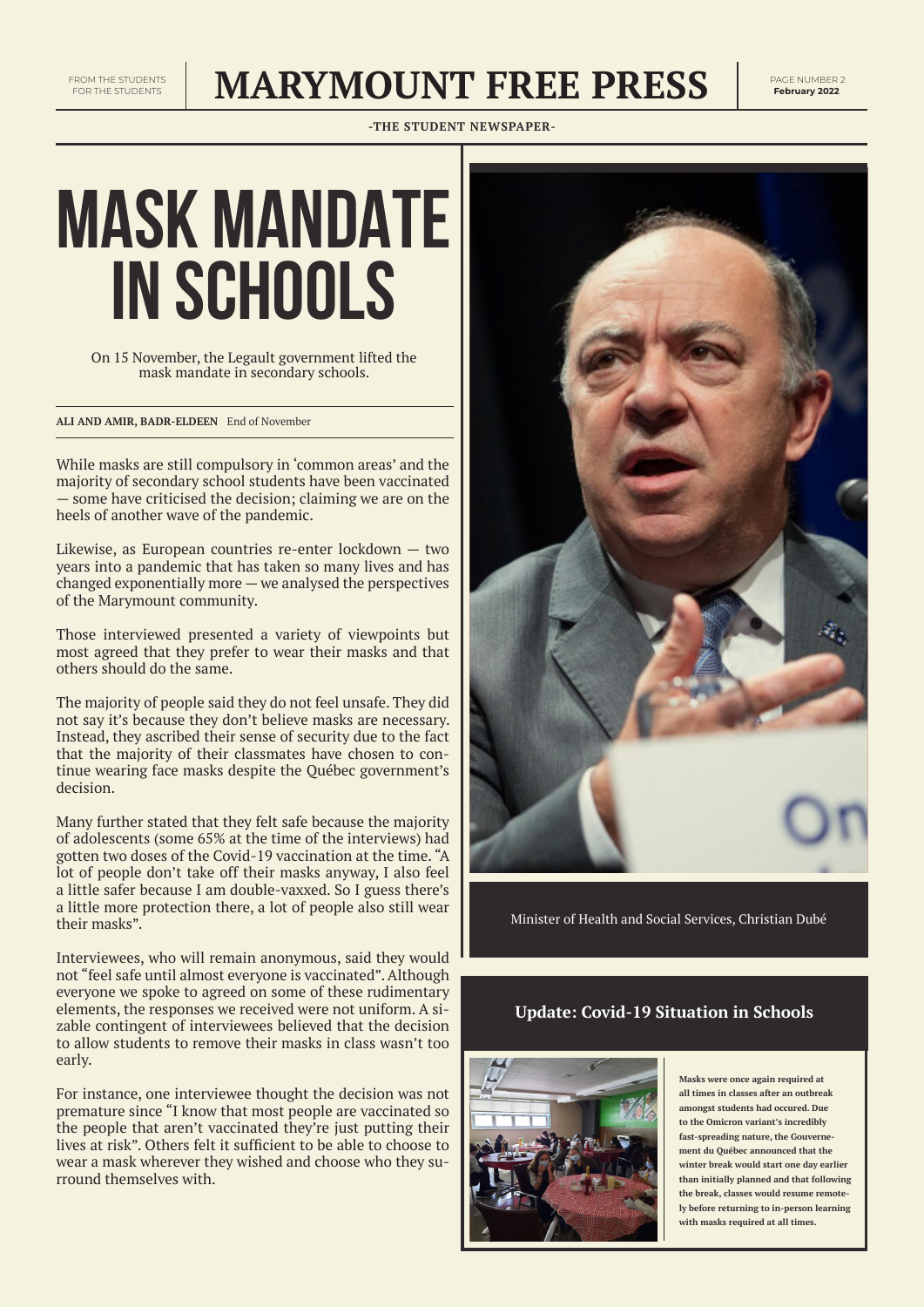## **MARYMOUNT FREE PRESS**

**-THE STUDENT NEWSPAPER-**

- 1. In Mr Bunn's PE class, one may have an a-BUNN-dance of fun.
- 2. Mr Bunn's personality is as sweet as his baked namesake.
- 3. PE classes are a BUNN-dle of fun.
- 4. I was playing soccer in Mr Bunn's PE class, and got hit right in the BUNN-s.
- 5. If one were to learn baseball from Mr Bunn, one would surely learn the proper way in which to BUNN-t.
- 6. What is the name of Mr Bunn's spiced and coconut covered, bleu blanc et rouge-hating Bruin's fan cousin? Boston BUNN.
- 7. In Mr Bunn's Sec 4 classes, students learn how to BUNN-g a ball in their current unit: goalball.
- 8. What is Mr Bunn's favourite type of cake? The BUNN-dt cake.
- 9. Many of Mr Bunn's mornings are spent making his daughter's hair into a messy BUNN.
- 10. After a long day of hard work, Mr Bunn usually rests under the shade of the magnificent BUNN-ya tree.
- 11. Be mindful of your doughnuts when you are around Mr Bunn, for he may BUNN-co you.
- 12. Do not start BUNN-kum with Mr Bunn, he can easily see through it.
- 13. If one is assigned work that is athletically inclined then it behooves one to not BUNNgle one's responsibilities, or Mr Bunn will build a shrine to thyne suffering. It is true because it rhymes.
- 14. Be careful when playing soccer as one may get a BUNN-ion if one is too reckless.
- 15. If one is fond of PUNN-s and is in the class of the Bunn, then one BUNN-d to get BUNN-s of steel (he'll make you do pushups).
- 16. Together, Mr Tortorici, Mr Steele and Mr Bunn form the Marymount Academy Tri-BUNN-virate of PE teachers.
- 17. In his PE class, Mr Bunn does not tolerate

ram-BUNN-ctiousness.

18. Do not try to De-BUNN-k anything, Mr.

Bunn says. It will not end well.

- 19. Mr. Bunn is quite furi-BUNN-d.
- 20. Mr Bunn has been married for many years, despite his personality.
- 21. Mr Bunn was an extra on the famous movie 'Cheaper by the Dozen'. Unfortunately, he was only offered a part in the sequel 'Cheaper by the Dozen 2' but got confused and ended up in a baker's dozen.
- 22. One is very mori-BUNN-d if one jokes around in Mr Bunn's class.
- 23. Mr Bunn is a car-BUNN-cle.
- 24. Mr Bunn is a favourite of the all boxing fans in Marymount and has earned many cumber-BUNN-ds.

## $T$ **WO DOZEN CANADIAN F1 DRIVER didn't pay taxes BUNNS**

**It is common knowledge that Jacques Villeneuve, like most F1 drivers, lived in Monaco due to its 'central location' in Europe. Villeneuve — like all F1 drivers — has never looked at a map.**

In the recently leaked 'Pandora Papers,' a new batch of unfortunate rich people had their privacy violated by lowly working-class scum. Ugh! Poors are disgusting! Always attempting to deceive the rich's innocent souls. Can the poor really expect the wealthy to pay their fair share of taxes? How in God's name— are the rich supposed to afford the unfairly high, over-done taxes when they have so many extra expenses that the poor would never comprehend?

Jacques Villeneuve is a man who puts in a lot of effort. He worked very hard to be born to wealthy parents who could afford to pay hundreds of thousands of dollars for him to attend racing schools and compete in races. He had to work very hard for his multi-million dollar salary, driving an F1 car once a week for ten years.

It has long been known that Jacques Villeneueve had to relocate to Monaco to avoid the discrimination of countries such as Canada — which force the long-oppressed rich to pay unreasonable, evil and vindictive taxes simply because of an external fact.

anti-rich discrimination without leaving his beloved home — on which he does not pay taxes.



One day, Jacques decided he couldn't take having to pay something outrageous every year like taxes any longer, so he did what any wealthy person would do: he avoided them. Indeed, he was one of the valiant rich people who could no longer bear the torment inflicted on him by the envious and vindictive poor.

However, it was revealed in the leaked 'Pan-some of the world's only safe havens for the dora Papers' that he attempted to avoid the wealthy.

Unfortunately, the poor have recently discovered his attempt to flee discrimination before seeking refuge in Monaco. When he lived in Québec in the 1990s and again from 2007 to 2013, he established off-shore companies in countries that served as

**AMIR BADR-ELDEEN AND TALAL ELDANAF** SATIRICLE ARTICLE

#### **SCHOOL SPORTS**

| <b>Basketball</b>         | <b>Badminton</b>           | <b>Hockey</b>                                      | <b>Soccer</b>                                                               | <b>Archery</b>            |
|---------------------------|----------------------------|----------------------------------------------------|-----------------------------------------------------------------------------|---------------------------|
| This pastime is ideal for | Badminton is an exce-      |                                                    | Do you need a dental Soccer (football) is a                                 | Fancy ending off the      |
| individuals who prefer    | lent sport for those who   |                                                    | job? Why not get your   one-of-a-kind sport that                            | week in style and lear-   |
| a fast-paced, thrilling   | have fast reflexes and     |                                                    | money's worth during is beloved by practica-                                | ning a sport that requi-  |
| game that can tempo-      |                            |                                                    | - if you're like me and   your next check-up and   lly every country on the | res a certain devotion    |
| rarily provide an escape  |                            |                                                    | still don't know how to get a few teeth knocked   planet. On Thursdays at   | and concentration to      |
| from your worries. Stu-   |                            |                                                    | perform a smash shot out while embracing   lunch in the upper gym,          | achieve the pinnacle of   |
| dents are invited to take | - I wouldn't hesitate to I |                                                    | your inner-canuknuckle- try it out and tell us what                         | excellence? This activity |
| part on Fridays at lunch  | try it out on Tuesdays at  |                                                    | head on Tuesdays after vou believe the correct                              | is held every Friday at   |
| in the upper gym.         | lunch in the upper gym.    | school in the upper gym. I term to refer to it is. |                                                                             | lunch in the upper gym.   |
|                           |                            |                                                    |                                                                             |                           |

### **No BUNN intended**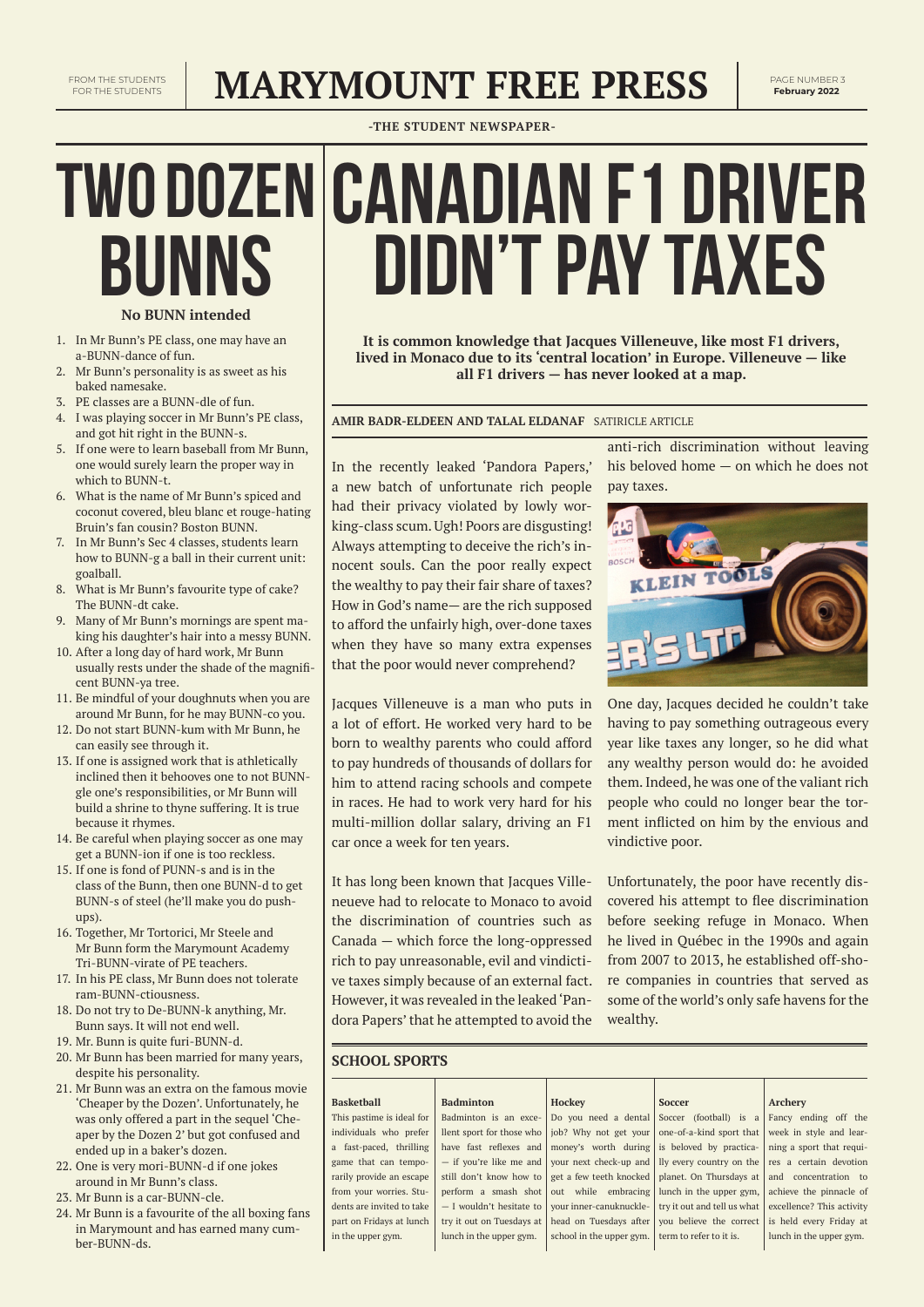## **MARYMOUNT FREE PRESS** PAGE NUMBER 4

**-THE STUDENT NEWSPAPER-**



Here, you may spend your lunch hour enjoying the amenities of Marymount's top cinema while also supporting a worthwhile cause! The moth that is a philanthropic opportunity sprang from the chrysalis that is a school-provided laptop and a projector. We'll be showing movies in the room across from the STEP room every day (except Wednesday). All Marymount Academy students are welcome to attend. If you would like to choose the movie that will be shown,

**Welcome one and all to 7mar cinema! Courtesy of Ali, Amir and Talal.**

> you can make a generous \$1 donation, which will all go to a charity that has not yet been chosen. After donating, you will rank three movies, one of which will be played. A list of five charities will be put up for vote at the end of the year. The charities will get varying amounts of money based on the proportion of votes cast for them by you, the people. All Marymount students will be able to vote. For \$5 you can skip the waiting list and your film will automatically be selected to go immediately after the movie currently being played.



**7mar, pronounced as 'hmar' means donkey.**  The reason why they chose the name remains unknown; however — if someone finds out the reason, they will be presented with a prize.

**7MARS** SCHOOL CINEMA FOR CHARITY — January